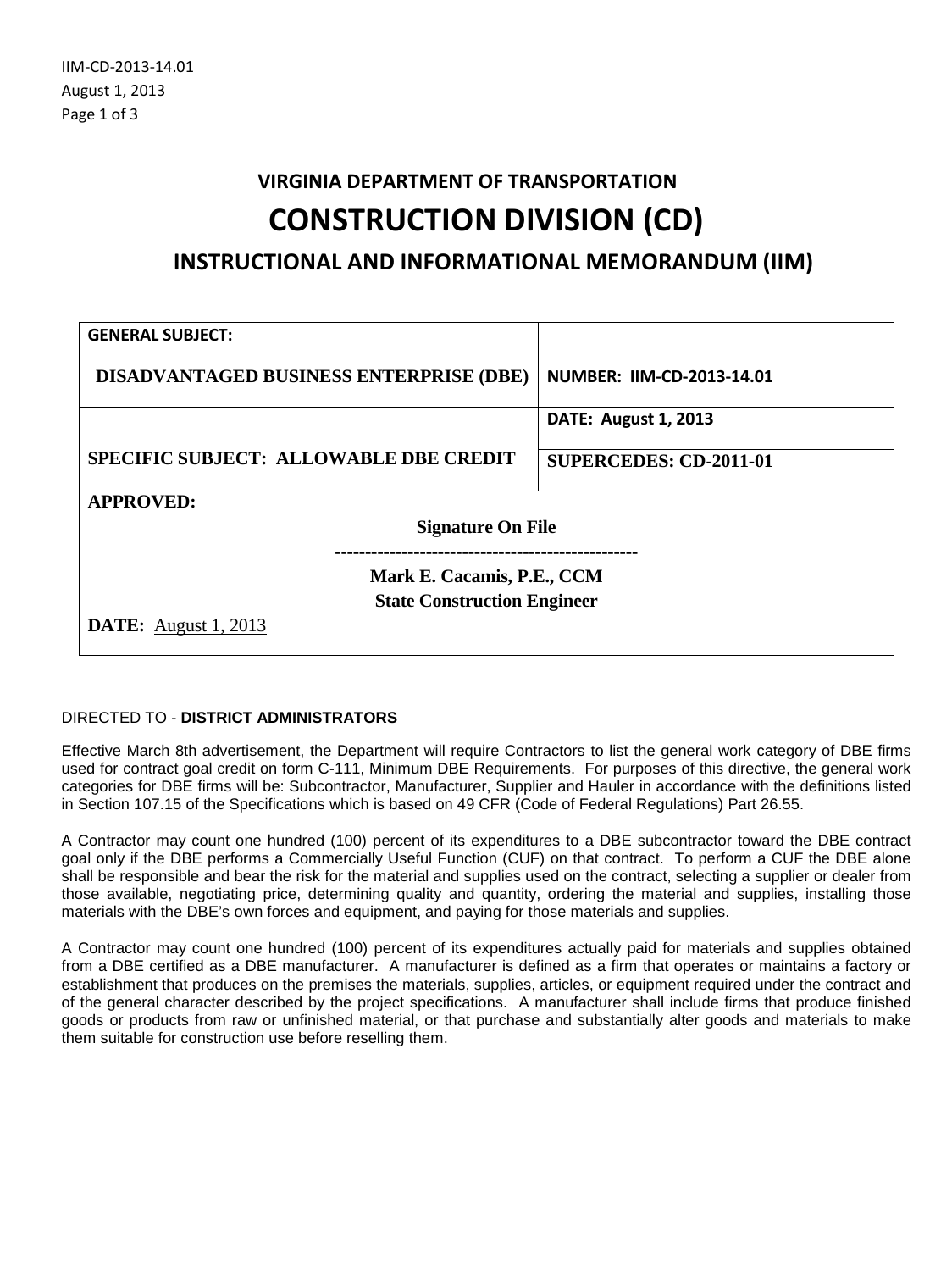IIM-CD-2013-14.01 August 1, 2013 Page 2 of 3

A Contractor may count sixty (60) percent of its expenditures actually paid for materials and supplies obtained from a DBE certified as a regular dealer or supplier. A regular dealer is defined as a firm that owns, operates, or maintains a store, warehouse, or other establishment in which the materials, supplies, articles, or equipment required and used under the contract are bought, kept in stock, and regularly sold or leased to the public in the usual course of business. To be a regular dealer, the DBE firm shall be an established business that regularly engages, as its principal business and under its own name, in the purchase and sale or lease of the products or equipment in question. Packagers, brokers, manufacturers' representatives, or other persons who arrange or expedite transactions will not be considered regular dealers. A DBE firm may be a regular dealer in such bulk items as petroleum products, steel, cement, gravel, stone, or asphalt without owning, operating, or maintaining a place of business where it keeps such items in stock if the DBE both owns and operates distribution equipment for

the products it sells and provides for the contract work. Any supplementation of a regular dealer's own distribution equipment shall be by a long-term lease agreement and not on an *ad hoc* or contract-by-contract basis to be eligible for credit to meet the DBE contract goal. If a DBE regular dealer is used for DBE contract goal credit, no additional credit will be given for hauling or delivery to the project site goods or materials sold by that DBE regular dealer. Those delivery costs shall be deemed included in the price charged for the goods or materials by the DBE regular dealer, who shall be responsible for their distribution.

A Contractor may count toward the DBE contract goal one hundred (100) percent of the fees paid to a DBE trucker or hauler for the delivery of material and supplies required on the project job site, but not for the cost of those materials or supplies themselves, provided that the trucking or hauling fee is determined by VDOT to be reasonable, as compared with fees customarily charged by non-DBE firms for similar services. A Contractor shall not count costs for the removal or relocation of excess material from or on the job site when the DBE trucking company is the manufacturer of or a regular dealer in those materials and supplies. The DBE trucking firm must also perform a Commercially Useful Function (CUF) on the project and not operate merely as a pass through for the purposes of gaining credit toward the DBE contract goal.

Attached is a copy of form C-111 which has been revised accordingly.